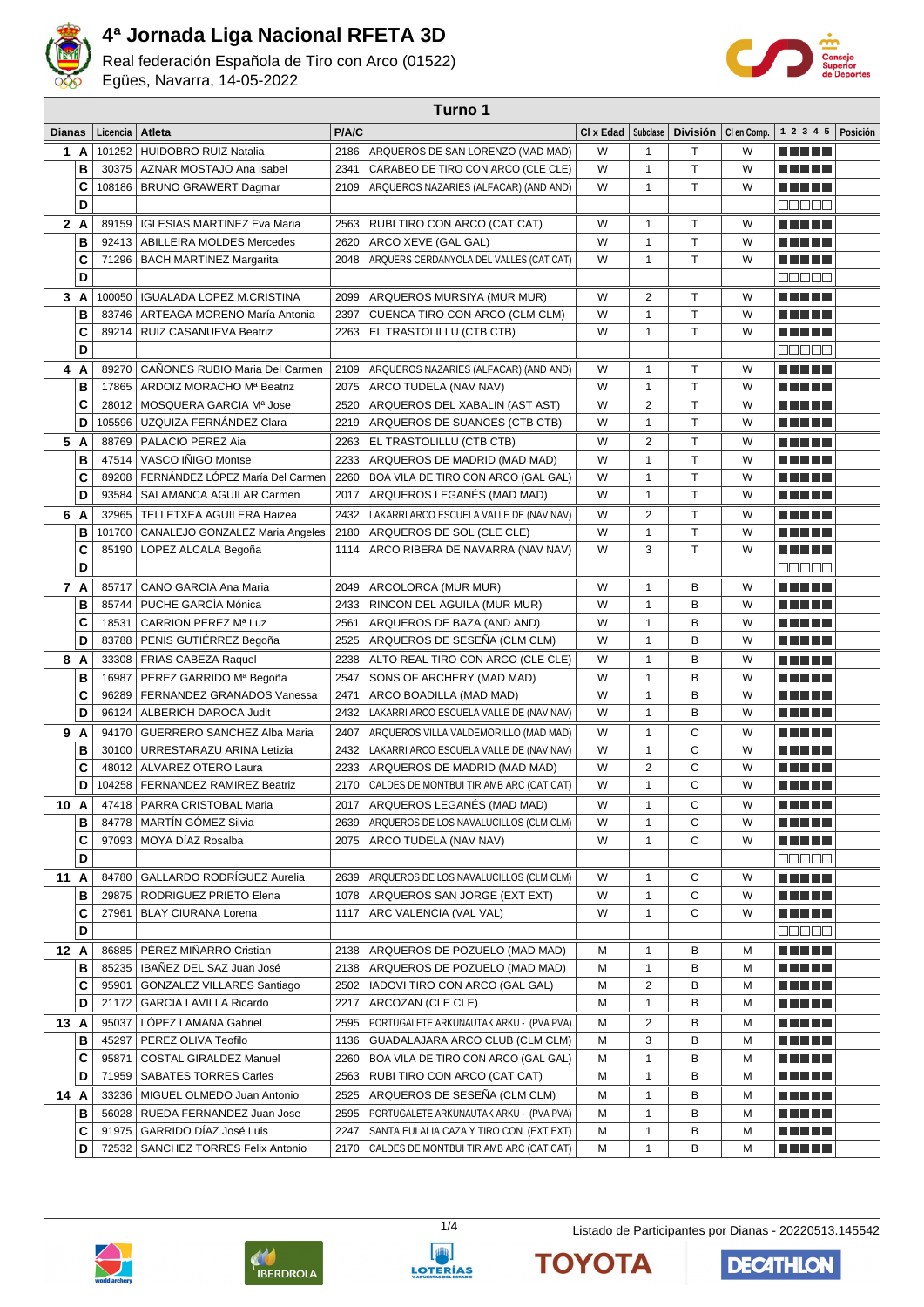

Real federación Española de Tiro con Arco (01522) Egües, Navarra, 14-05-2022



| Turno 1<br>Continuar |                |                                                               |       |                                                                                        |           |                              |                   |             |                                              |          |
|----------------------|----------------|---------------------------------------------------------------|-------|----------------------------------------------------------------------------------------|-----------|------------------------------|-------------------|-------------|----------------------------------------------|----------|
| <b>Dianas</b>        | Licencia       | Atleta                                                        | P/A/C |                                                                                        | CI x Edad | Subclase                     | <b>División</b>   | CI en Comp. | 1 2 3 4 5                                    | Posición |
| 15 A                 | 1016           | SONEIRA MUIÑO Santiago                                        |       | 2486 SU A AGRA AGRUPACION DEPORTIVA (GAL GAL)                                          | м         | 2                            | B                 | M           |                                              |          |
| B                    | 85718          | <b>RUSCHER Bernd</b>                                          | 2049  | ARCOLORCA (MUR MUR)                                                                    | м         | $\mathbf{1}$                 | B                 | М           |                                              |          |
| C                    | 96286          | <b>GARCÍA GUTIERREZ Manuel</b>                                | 2471  | ARCO BOADILLA (MAD MAD)                                                                | M         | $\mathbf{1}$                 | B                 | М           | <u>a kata ing Pa</u>                         |          |
| D                    |                |                                                               |       |                                                                                        |           |                              |                   |             | $\Box\Box\Box\Box\Box$                       |          |
| 16 A                 | 93935          | <b>MATA ARRANZ Antonio</b>                                    |       | 2017 ARQUEROS LEGANÉS (MAD MAD)                                                        | М         | $\mathbf{1}$                 | в                 | М           | n nin nin                                    |          |
| В                    |                |                                                               |       |                                                                                        |           |                              |                   |             | 88888                                        |          |
| C                    | 1446           | MUÑOZ AVILA Gonzalo                                           |       | 2561 ARQUEROS DE BAZA (AND AND)                                                        | М         | 2                            | в                 | M           | n din se                                     |          |
| D                    | 17589          | GARCIA ALVAREZ Angel Juan                                     | 2547  | SONS OF ARCHERY (MAD MAD)                                                              | М         | $\mathbf{1}$                 | B                 | M           | n nin nin                                    |          |
| 17 A                 | 93823          | BALLESTEROS MENENDEZ Ignacio                                  |       | 1012 REAL GRUPO CULTURA COVADONGA (AST AST)                                            | М         | $\mathbf{1}$                 | В                 | М           | n din se                                     |          |
| B                    | 104051         | TIRADO ORTIZ Francisco Javier                                 | 2386  | ARC CASTELLÓ (VAL VAL)                                                                 | М         | 3                            | B                 | M           | n ni ni ni                                   |          |
| C                    | 93219          | <b>VILLARAN ALFONSO Victor</b>                                | 1110  | ARQUERS TERRASA (CAT CAT)                                                              | М         | 3                            | B                 | М           | ME SE S                                      |          |
| D                    |                |                                                               |       |                                                                                        |           |                              |                   |             | Maaan                                        |          |
| 18 A                 | 17654          | DIAZ PLAZA Alberto                                            |       | 2233 ARQUEROS DE MADRID (MAD MAD)                                                      | м         | $\mathbf{1}$                 | С                 | M           | ME SE S                                      |          |
| в                    | 81486          | GALLEGOS GUTIERREZ Mariano                                    | 2069  | ARCOSUR (AND AND)                                                                      | М         | $\mathbf{1}$                 | C                 | М           | MA MARIT                                     |          |
| C                    | 2201           | <b>BARROSO VEGA Andres</b>                                    |       | 2147 ARCO GUADAIRA (AND AND)                                                           | М         | $\overline{2}$               | C                 | М           | MA MARIT                                     |          |
| D                    | 22644          | LOPEZ COSTA Francisco Jose                                    |       | 2433 RINCON DEL AGUILA (MUR MUR)                                                       | M         | $\mathbf{1}$                 | $\mathsf{C}$      | M           | M M M M M                                    |          |
| 19 A                 | 96989          | RICART ROIG Jordi                                             |       | 2128 LES FRANQUESES TIRO CON ARCO (CAT CAT)                                            | м         | 1                            | С                 | М           |                                              |          |
| B                    | 696            | DOMINGUEZ RUBIO Jorge                                         |       | 2432 LAKARRI ARCO ESCUELA VALLE DE (NAV NAV)                                           | М         | $\mathbf{1}$                 | C                 | M           | n din Film                                   |          |
| C                    | 22998          | <b>CARRASCO RAMOS Miguel Angel</b>                            |       | 2180 ARQUEROS DE SOL (CLE CLE)                                                         | M         | $\mathbf{1}$                 | $\mathsf{C}$      | M           | n in Tim                                     |          |
| D                    | 31661          | GOMEZ CABALLERO Javier                                        |       | 2233 ARQUEROS DE MADRID (MAD MAD)                                                      | М         | $\mathbf{1}$                 | C                 | М           | <u> El Bell</u>                              |          |
| 20 A                 | 95085          | GASCA TORREALBA Eduardo Pavel                                 |       | 2075 ARCO TUDELA (NAV NAV)                                                             | М         | $\mathbf{1}$                 | С                 | M           | n ni ni ni                                   |          |
| B                    | 41410          | FERNANDEZ PEREZ Joaquin                                       | 2170  | CALDES DE MONTBUI TIR AMB ARC (CAT CAT)                                                | М         | $\mathbf{1}$                 | C                 | М           | TI TITLE T                                   |          |
| C                    |                | 94169   DE LA CRUZ LOPEZ Rafael                               |       | 2407 ARQUEROS VILLA VALDEMORILLO (MAD MAD)                                             | М         | $\mathbf{1}$                 | C<br>$\mathsf{C}$ | M           | an masa                                      |          |
| D                    | 100054         | CONESA PLAZA Francisco Javier                                 |       | 2099 ARQUEROS MURSIYA (MUR MUR)                                                        | М         | $\mathbf{1}$                 |                   | М           | MA MARIT                                     |          |
| 21 A                 | 20015<br>83051 | MURRIA VILLALBA Vicente                                       |       | 1117 ARC VALENCIA (VAL VAL)                                                            | М         | $\mathbf{1}$<br>$\mathbf{1}$ | C<br>C            | M<br>M      | M M M M M                                    |          |
| B<br>C               | 14565          | DE LA CRUZ GUTIERREZ Sergio<br>DOMINGUEZ MAESO Luis Francisco | 2138  | ARQUEROS DE POZUELO (MAD MAD)<br>2069 ARCOSUR (AND AND)                                | М<br>М    | $\mathbf{1}$                 | C                 | M           | <u>a kata ing Pang</u><br><u> El Bertolo</u> |          |
| D                    | 31576          | BARRAFON VILLANUEVA Juan                                      |       | 1117 ARC VALENCIA (VAL VAL)                                                            | M         | $\mathbf{1}$                 | C                 | M           | <u> El Bertolo</u>                           |          |
| 22 A                 | 17965          | <b>GARRIDO LASHERAS Pedro Jose</b>                            |       | 1114 ARCO RIBERA DE NAVARRA (NAV NAV)                                                  | М         | 2                            | C                 | М           | n din se                                     |          |
| B                    | 90269          | NUÑEZ FERNANDEZ Jose Antonio                                  | 2170  | CALDES DE MONTBUI TIR AMB ARC (CAT CAT)                                                | М         | $\mathbf{1}$                 | C                 | M           | M M M M                                      |          |
| C                    | 88994          | ABILLEIRA VILLAVERDE Jaime                                    |       | 2620 ARCO XEVE (GAL GAL)                                                               | М         | $\mathbf{1}$                 | C                 | M           | n ni ni ni                                   |          |
| D                    | 88993          | ABILLEIRA VILLAVERDE Jose Ramon Angel                         | 2620  | ARCO XEVE (GAL GAL)                                                                    | М         | $\mathbf{1}$                 | C                 | М           | n di Tito                                    |          |
| 23 A                 | 44766          | <b>TORO ALVAREZ Francisco</b>                                 | 2147  | ARCO GUADAIRA (AND AND)                                                                | м         | $\mathbf{1}$                 | С                 | М           | n nin nin                                    |          |
| B                    | 31183          | RODRIGUEZ MORENO Florentino                                   |       | 2342 ARQUEROS SAN MARTIN (AST AST)                                                     | м         | $\mathbf{1}$                 | C                 | М           | MA MARIT                                     |          |
| C                    |                | 84189 MUÑOZ MUÑOZ Sergio                                      |       | 2088 ARCOSOTO (MAD MAD)                                                                | м         | $\mathbf{1}$                 | C                 | М           | N E HE H                                     |          |
| D                    |                | 33057   ALBALAT RUBIO Fernando                                |       | 1117 ARC VALENCIA (VAL VAL)                                                            | M         | $\mathbf{1}$                 | C                 | M           |                                              |          |
| 24 A                 | 107176         | MUNOZ JARAUTA Alejandro                                       |       | 2075 ARCO TUDELA (NAV NAV)                                                             | М         | 3                            | С                 | M           | <u> Literatur</u>                            |          |
| в                    | 95151          | OSA ASKASIBAR Andoni                                          | 1038  | DIARCO (PVA PVA)                                                                       | М         | 3                            | С                 | М           |                                              |          |
| C                    | 26897          | BAGUENA BURGOS Luis Javier                                    |       | 2705 BAJO GALLEGO CLUB DE TIRO CON (ARA ARA)                                           | М         | 3                            | C                 | М           | <u> Literatur</u>                            |          |
| D                    |                |                                                               |       |                                                                                        |           |                              |                   |             | 80000                                        |          |
|                      |                |                                                               |       | Turno <sub>2</sub>                                                                     |           |                              |                   |             |                                              |          |
| <b>Dianas</b>        | Licencia       | Atleta                                                        | P/A/C |                                                                                        | CI x Edad | Subclase                     | División          | CI en Comp. | 1 2 3 4 5                                    | Posición |
|                      |                |                                                               |       |                                                                                        | W         |                              |                   |             |                                              |          |
| 1 A<br>в             | 17966<br>54317 | <b>GARRIDO LAZARO Encarna</b><br>SANTAMARIA MARTIN Ainhoa     |       | 1114 ARCO RIBERA DE NAVARRA (NAV NAV)<br>2318 AURRERA DE VITORIA (SECCIÓN TI (PVA PVA) | W         | $\mathbf{1}$<br>$\mathbf{1}$ | L<br>Г            | W<br>W      | <u> Literatur</u><br><u> El El El </u>       |          |
| C                    | 1012           | SANJORGE GARCIA Melania                                       |       | 2253 MEIGARCO (GAL GAL)                                                                | W         | $\overline{\mathbf{c}}$      | L                 | W           | <u> Literatur</u>                            |          |
| D                    |                |                                                               |       |                                                                                        |           |                              |                   |             | $\Box$ $\Box$ $\Box$ $\Box$                  |          |
| 2A                   | 98022          | CARRASCO MORENO Elvira                                        |       | 2099 ARQUEROS MURSIYA (MUR MUR)                                                        | W         | $\mathbf{1}$                 | L                 | W           | <u> El El El E</u>                           |          |
| в                    | 96573          | SANTAMARIA PEÑALTA Irene                                      |       | 1116 PARDINYES TIR AMB ARC (CAT CAT)                                                   | W         | $\mathbf{1}$                 | L                 | W           | <u> E SE SE</u>                              |          |
| C                    | 85278          | LOPEZ DE LA REINA RIPOLL Ana Maria                            |       | 2611 FENIX TIRO CON ARCO (CLM CLM)                                                     | W         | $\mathbf{1}$                 | L                 | W           | <u> El Bell</u>                              |          |
| D                    |                |                                                               |       |                                                                                        |           |                              |                   |             | <b>BBBBB</b>                                 |          |
| 3A                   | 32581          | LEACHE RESANO Ana                                             |       | 1114 ARCO RIBERA DE NAVARRA (NAV NAV)                                                  | W         | $\mathbf{1}$                 | L                 | W           | <u> Literatur</u>                            |          |
| в                    | 89766          | DELGADO FALCÓN Maria José                                     |       | 2048 ARQUERS CERDANYOLA DEL VALLES (CAT CAT)                                           | W         | $\mathbf{1}$                 | L                 | W           | <u> Literatur</u>                            |          |
| C                    | 31971          | RABASCO ALCORTA Eguzkiñe                                      |       | 2544 ARCO LAKOTA (NAV NAV)                                                             | W         | $\mathbf{1}$                 | L                 | W           | <u> El Bell</u>                              |          |
| D                    |                |                                                               |       |                                                                                        |           |                              |                   |             | ME SE S                                      |          |
| 4 A                  | 89248          | FERNÁNDEZ ÁLVAREZ Jairo Valentín                              | 2040  | ARCO XITIA (AST AST)                                                                   | м         | 1                            | L                 | M           | <u> Literatur</u>                            |          |
| в                    | 85224          | <b>FLORES FERNANDEZ Javier</b>                                | 2251  | ARANJUEZ TIRO CON ARCO (MAD MAD)                                                       | М         | $\mathbf{1}$                 | L                 | М           | <u> Literatur</u>                            |          |
| C                    | 1995           | MARTINEZ TOVAR Miguel Angel                                   |       | 2099 ARQUEROS MURSIYA (MUR MUR)                                                        | М         | 2                            | L                 | М           | <u> Literatur</u>                            |          |
| D                    | 25582          | ZATORRE CABELLO Ruben                                         |       | 2341 CARABEO DE TIRO CON ARCO (CLE CLE)                                                | М         | $\mathbf{1}$                 | L                 | М           | <u> El El El E</u>                           |          |







**TOYOTA** 



**DECATHLON**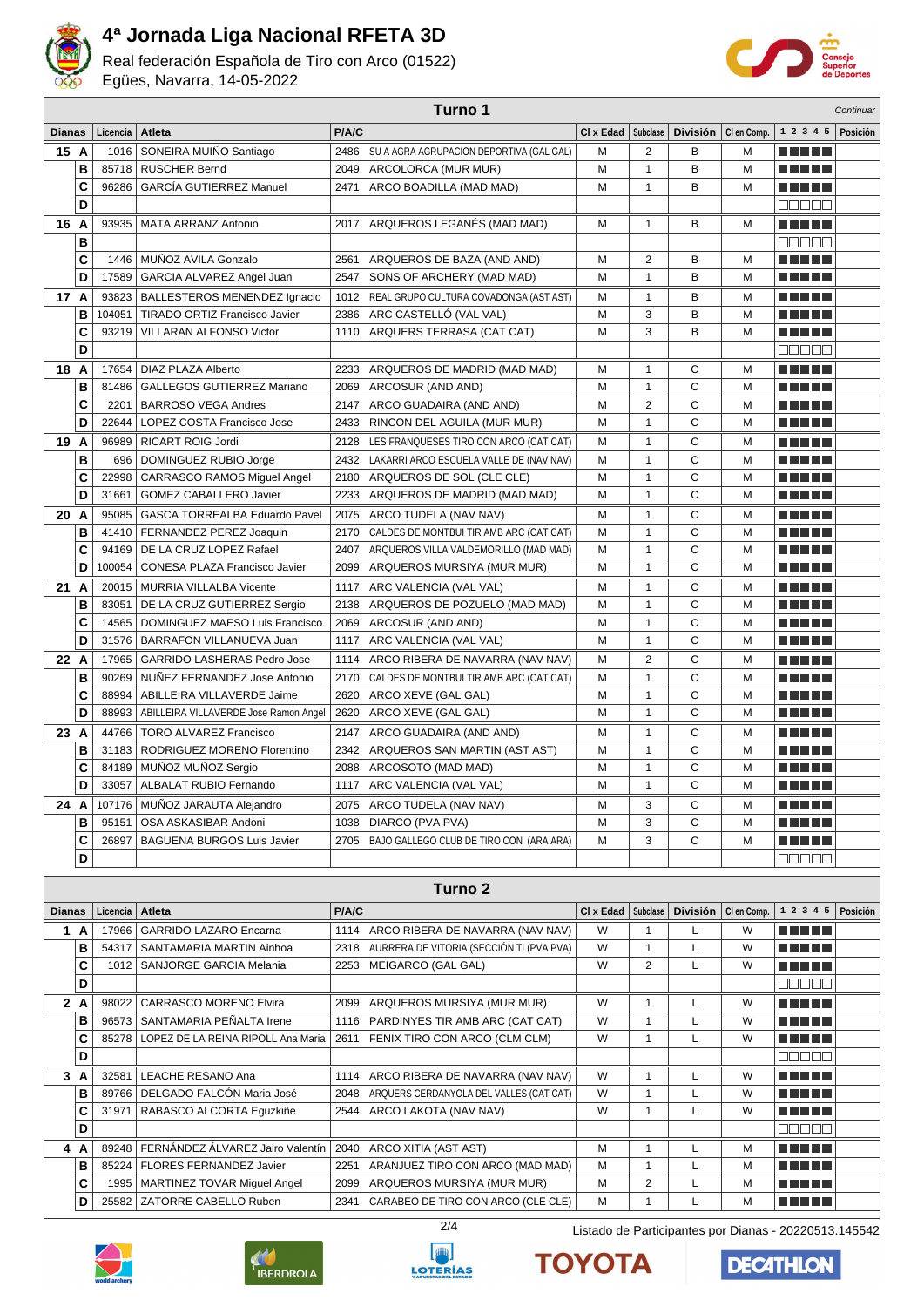

Real federación Española de Tiro con Arco (01522) Egües, Navarra, 14-05-2022



|               |          | Turno <sub>2</sub><br>Continuar |                                                        |              |                                                              |           |                |        |                       |                              |          |
|---------------|----------|---------------------------------|--------------------------------------------------------|--------------|--------------------------------------------------------------|-----------|----------------|--------|-----------------------|------------------------------|----------|
| <b>Dianas</b> |          | Licencia                        | Atleta                                                 | P/A/C        |                                                              | CI x Edad | Subclase       |        | División   Clen Comp. | 1 2 3 4 5                    | Posición |
|               | 5 A      | 32016                           | <b>ALONSO MURIAS Valentin Marcos</b>                   |              | 2026 ARCOS DE TEXU (AST AST)                                 | М         | 1              | L      | M                     | n din bir                    |          |
|               | B        | 13093                           | <b>IRIARTE LARUMBE Jose Luis</b>                       | 1114         | ARCO RIBERA DE NAVARRA (NAV NAV)                             | M         | 1              | Г      | M                     | <b>RICH BILLIN</b>           |          |
|               | C        | 17380                           | ORTEGA ALBA Jose Ramon                                 | 2109         | ARQUEROS NAZARIES (ALFACAR) (AND AND)                        | M         | 2              | L      | M                     | n din ka                     |          |
|               | D        | 2111                            | <b>CASAL RODAS Oscar</b>                               | 2253         | MEIGARCO (GAL GAL)                                           | M         | 1              | L      | М                     | <u> El Bertin</u>            |          |
|               | 6 A      | 17764                           | MARTIN JORGE PEDRO A.                                  | 2341         | CARABEO DE TIRO CON ARCO (CLE CLE)                           | М         | 2              | L      | М                     | n di Tin                     |          |
|               | В        | 32578                           | PRIETO SAENZ DE TEJADA Luis                            | 1114         | ARCO RIBERA DE NAVARRA (NAV NAV)                             | M         | 1              | L      | M                     | n din bir                    |          |
|               | C        | 92514                           | MARTINEZ TOVAR Jose Luis                               | 2099         | ARQUEROS MURSIYA (MUR MUR)                                   | M         | 1              | L      | М                     | n din bir                    |          |
|               | D        | 31185                           | ANTUÑA GARCIA ARGUELLES Emilio Manuel                  |              | 2342 ARQUEROS SAN MARTIN (AST AST)                           | M         | 1              | L      | M                     | <u> Literatur in s</u>       |          |
|               | 7 A      | 27652                           | FERRERO RIVAS Miquel Angel                             | 2520         | ARQUEROS DEL XABALIN (AST AST)                               | м         | 2              | L      | М                     | n din ka                     |          |
|               | B        | 30143                           | LORENZO ROJO Angel                                     | 2235         | VALLADOLID ARQUEROS TRADICIONA (CLE CLE)                     | M         | 1              | L      | M                     | <u> El Bertin</u>            |          |
|               | C<br>D   | 42895                           | <b>MORENO ALEJOS Fortunato</b>                         | 2048         | ARQUERS CERDANYOLA DEL VALLES (CAT CAT)                      | М         | 1<br>1         | Г<br>L | M<br>M                | a di seb                     |          |
|               |          | 32260                           | PAREJO GONZALEZ Candido                                |              | 2245 HALCON BLANCO (EXT EXT)                                 | M         |                |        |                       |                              |          |
|               | 8 A<br>B | 25433<br>89426                  | CASAL RODAS Jose Angel<br>HERNÁNDEZ GÁMEZ José Antonio | 2253<br>1136 | MEIGARCO (GAL GAL)<br>GUADALAJARA ARCO CLUB (CLM CLM)        | M<br>M    | 1<br>1         | L<br>Г | M<br>M                | <u> Literatur</u><br>.       |          |
|               | C        |                                 | 18016   FERNANDEZ BUIL Javier                          |              | 2638 ARQUERS MONTSANT (CAT CAT)                              | M         | $\overline{2}$ | Г      | M                     | .                            |          |
|               | D        | 2110                            | CASAL RODAS Eugenio                                    | 2253         | MEIGARCO (GAL GAL)                                           | M         | 1              | Г      | M                     | n din bir                    |          |
|               | 9 A      | 32747                           | RIMADA FERNANDEZ Jose Manuel                           |              | 1012 REAL GRUPO CULTURA COVADONGA (AST AST)                  | M         | 1              | L      | M                     | MA MBO                       |          |
|               | В        | 32568                           | <b>MARTIN GOMEZ Jonatan</b>                            | 2639         | ARQUEROS DE LOS NAVALUCILLOS (CLM CLM)                       | M         | 1              | L      | м                     | ma matsa                     |          |
|               | C        | 26813                           | QUIROS HERNANDEZ Agustin                               |              | 2649 VALDELUZ ARCO CLUB (CLM CLM)                            | M         | 2              | Г      | M                     | n din ka                     |          |
|               | D        | 84818                           | RODRIGUEZ MONGE Juan Gregorio                          | 2611         | FENIX TIRO CON ARCO (CLM CLM)                                | M         | 1              | L      | M                     | M M M M M                    |          |
| 10 A          |          | 46515                           | CIVERA DE MIGUEL Francisco Javier                      | 2180         | ARQUEROS DE SOL (CLE CLE)                                    | M         | 2              | L      | м                     | MA MAR                       |          |
|               | В        | 30376                           | ZATORRE AZNAR Ruben                                    | 2341         | CARABEO DE TIRO CON ARCO (CLE CLE)                           | M         | 1              | Г      | M                     | MA MAR                       |          |
|               | C        | 33231                           | <b>GOMEZ CARRILLO Diego</b>                            | 2433         | RINCON DEL AGUILA (MUR MUR)                                  | M         | 2              | L      | M                     | n na mats                    |          |
|               | D        | 31972                           | CASTANO GRACIA Joaquin                                 | 2544         | ARCO LAKOTA (NAV NAV)                                        | M         | 1              | Г      | M                     | n din ka                     |          |
| 11 A          |          | 31693                           | <b>GARCIA BENITO Agustin</b>                           | 2520         | ARQUEROS DEL XABALIN (AST AST)                               | М         | 1              | L      | М                     | a sa sansa                   |          |
|               | B        | 102841                          | LOPEZ GONI Martín Javier                               | 2432         | LAKARRI ARCO ESCUELA VALLE DE (NAV NAV)                      | M         | 1              | L      | M                     | n di Titolo                  |          |
|               | C        | 27480                           | AMOEDO PEREZ Alfredo                                   | 2253         | MEIGARCO (GAL GAL)                                           | M         | 3              | Г      | М                     | <u> El Bertin</u>            |          |
|               | D        |                                 |                                                        |              |                                                              |           |                |        |                       | 88888                        |          |
| 12 A          |          | 104054                          | VAZQUEZ GARCIA Ivan                                    | 2386         | ARC CASTELLÓ (VAL VAL)                                       | м         | 3              | L      | м                     | M M M M M                    |          |
|               | B        | 17864                           | <b>GRACIA MARTON Jose Miguel</b>                       | 2075         | ARCO TUDELA (NAV NAV)                                        | M         | 3              | L      | M                     | n di Tin                     |          |
|               | C        | 97313                           | MENDEZ BECERRA Francisco Javier                        | 2423         | UNIVERSIDAD DE NAVARRA (SECCIO (NAV NAV)                     | М         | 3              | L      | M                     | <u> Literatur</u>            |          |
|               | D        |                                 |                                                        |              |                                                              |           |                |        |                       | an a sh                      |          |
| 14 A          |          | 80989                           | CASTELLANO FERNANDEZ Carlos                            | 2109         | ARQUEROS NAZARIES (ALFACAR) (AND AND)                        | M         | 1              | т      | M                     | <u> Literatur</u>            |          |
|               | B        | 7420                            | ROBLES SANCHEZ Guillermo                               |              | 2109 ARQUEROS NAZARIES (ALFACAR) (AND AND)                   | M         | 1              | T      | M                     | n di Titolo                  |          |
|               | C<br>D   | 17252<br>89309                  | LOPEZ UBAGO Joaquin<br>RAMSDALE Lee                    |              | 2475 GRANARCO (AND AND)<br>1129 LUME-LAR ARCO (GAL GAL)      | М<br>M    | 1<br>1         | T<br>T | M<br>M                | MA MD L<br>M M M M M         |          |
|               |          |                                 | 17542   FERNANDEZ MATEOS Pedro Antonio                 |              |                                                              |           |                |        |                       |                              |          |
| 15 A          | в        | 43787                           | REMESAL SALAS Juan Manuel                              |              | 2245 HALCON BLANCO (EXT EXT)<br>2147 ARCO GUADAIRA (AND AND) | М<br>М    | 1<br>1         | т<br>Т | M<br>М                | <u> Literatur</u><br>a Alban |          |
|               | C        | 89317                           | <b>MARCO RUBIO Carlos</b>                              | 2233         | ARQUEROS DE MADRID (MAD MAD)                                 | M         | 2              | Т      | M                     | <u> Literatur</u>            |          |
|               | D        | 87264                           | SANCHEZ MARTINEZ Juan Miguel                           | 2099         | ARQUEROS MURSIYA (MUR MUR)                                   | М         | 1              | Т      | M                     | <u> Literatur</u>            |          |
| 16 A          |          | 26819                           | VERA MUÑOZ Agustin                                     | 2397         | CUENCA TIRO CON ARCO (CLM CLM)                               | М         | 1              | т      | M                     | <u> La Barta</u>             |          |
|               | в        | 82979                           | CARCAMO CANUTO Carlos                                  | 2563         | RUBI TIRO CON ARCO (CAT CAT)                                 | М         | 1              | Τ      | M                     | <u> La Barta</u>             |          |
|               | C        | 16583                           | PEREZ TOMAS Jose Javier                                | 1135         | CAMPS DE MORVEDRE CLUB ARQUERÍ (VAL VAL)                     | М         | 1              | Τ      | M                     | <u> E E E E E</u>            |          |
|               | D        | 92546                           | ANTA GONZÁLEZ Casimiro                                 |              | 2233 ARQUEROS DE MADRID (MAD MAD)                            | М         | 1              | Т      | М                     | <u> Literatur</u>            |          |
| 17 A          |          | 82969                           | SANCHEZ MIRABAL Juan Carlos                            | 2048         | ARQUERS CERDANYOLA DEL VALLES (CAT CAT)                      | М         | 2              | Т      | М                     | <u> E E E E E</u>            |          |
|               | в        | 84505                           | <b>TORRES MARTINEZ Albert</b>                          |              | 2563 RUBI TIRO CON ARCO (CAT CAT)                            | М         | 1              | Т      | М                     | <u> Literatur</u>            |          |
|               | C        | 84666                           | SANCHEZ SILGADO FRANCISCO J.                           | 2170         | CALDES DE MONTBUI TIR AMB ARC (CAT CAT)                      | м         | 1              | Т      | М                     | <u> Literatur</u>            |          |
|               | D        | 96070                           | LOPEZ NAVAL Herminio                                   | 2621         | ARCO CELTA (GAL GAL)                                         | М         | 1              | т      | M                     | <u> Literatur</u>            |          |
| 18 A          |          |                                 |                                                        |              |                                                              |           |                |        |                       | 88888                        |          |
|               | в        |                                 | 72712 MORENO PEÑALVO Jose Marcelino                    | 2166         | CATALA DE TIR AMB ARC (CAT CAT)                              | М         | 2              | т      | M                     | <u> Literatur</u>            |          |
|               | C        |                                 | 21814   PEREZ CRIADO Jose Miguel                       |              | 2180 ARQUEROS DE SOL (CLE CLE)                               | М         | 1              | Т      | M                     | <u> Literatur</u>            |          |
|               | D        | 96215                           | LAMA OCHOA DE RETANA Jesus                             | 2186         | ARQUEROS DE SAN LORENZO (MAD MAD)                            | М         | 1              | Т      | M                     | N E HE H                     |          |
| 19 A          |          | 82347                           | <b>GARCIA NAVARRO Jose Luis</b>                        | 1135         | CAMPS DE MORVEDRE CLUB ARQUERÍ (VAL VAL)                     | М         | 1              | т      | M                     | <u> Literatur</u>            |          |
|               | в        | 83123                           | CASO GONZALEZ Ruben                                    |              | 2263 EL TRASTOLILLU (CTB CTB)                                | М         | 1              | Τ      | M                     | <u> Literatur</u>            |          |
|               | С        | 95466                           | SOMARRIBA RUIZ Andres                                  |              | 2263 EL TRASTOLILLU (CTB CTB)                                | М         | 2              | Т      | М                     | N E HELL                     |          |
|               | D        | 89531                           | SANCHEZ LOPEZ Juan Pedro                               |              | 2099 ARQUEROS MURSIYA (MUR MUR)                              | М         | 1              | Τ      | М                     | <u> Literatur</u>            |          |







3/4 Listado de Participantes por Dianas - 20220513.145542

**DECATHLON** 

**TOYOTA**